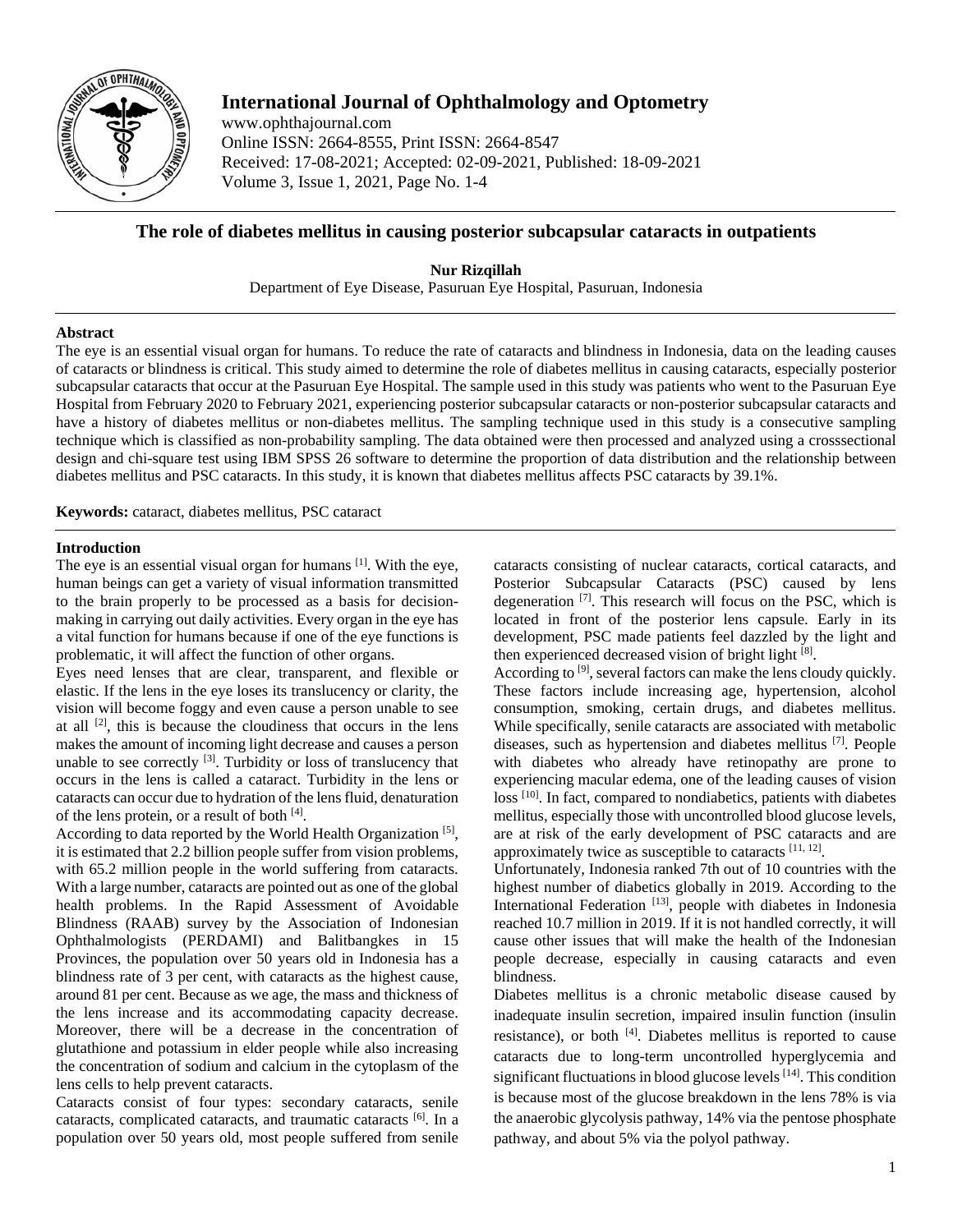In conditions of hyperglycemia, the anaerobic glycolysis pathway saturates quickly, and glucose selects the polyol pathway. In the polyol pathway, glucose is converted to sorbitol. Sorbitol is then broken down into fructose by the Polyol Dehydrogenase enzyme. However, in diabetes mellitus, the Polyol Dehydrogenase enzyme levels are low, so sorbitol accumulates in the eye lens. A hypertonic state will draw the Aquos fluid into the eye lens, damage the lens architecture and cause lens cloudiness or what is called cataracts <sup>[1]</sup>.

PSC cataract patients may not realize they have cataracts if the visual disturbance does not occur in the centre of the lens because visual disturbances in cataract patients occur slowly and are only realized when their eyesight is getting worse, even when patients experience blindness [15]. PSC cataracts and diabetes mellitus are a severe condition, which becomes an enormous health burden, especially for developing countries such as Indonesia, which do not yet have excellent and affordable cataract and diabetes management [16].

For this reason, to reduce the rate of cataracts and blindness in Indonesia, data on the leading causes of cataracts or blindness is critical. This study aimed to determine the causes of cataracts, especially PSC at Pasuruan Eye Hospital. Moreover, there has been no research on the relationship between the history of diabetes mellitus patients and PSC, especially in Pasuruan city. Therefore, it is hoped that through this research, the rate of cataracts and blindness in Indonesia, especially in the city of Pasuruan, can be suppressed from an early age by preventing the causes of PSC cataracts; prevention of diabetes mellitus and providing input regarding the management of PSC cataract patients with a history of diabetes mellitus, especially patients with diabetes who already have retinopathy.

#### **Data and Methods**

The sample used in this study were patients who treated by the Pasuruan Eye Hospital from February 2020 to February 2021 who suffers from cataract eye diseases. The sampling technique used in this study is a consecutive sampling technique which is classified as nonprobability sampling. Consecutive sampling is a sample selection technique by selecting all samples that meet the criteria set by the researcher. The criteria set are:

- 1. Cataract patients over 45 years old at the Pasuruan Eye **Hospital**
- 2. Experiencing PSC cataract or Non-PSC cataract eye disease
- 3. Have a history of diabetes mellitus or nondiabetes mellitus
- 4. Treated by Pasuruan Hospital from February 2020 to February 2021

The consecutive sampling method used in this study the overall data of cataract patients treated by the Pasuruan eyes hospital from February 2020 to February 2021. This data is a medical record containing a history of diabetes mellitus and the types of cataracts suffered by 229 patients.

The data obtained in this study were then processed and analyzed with a cross-sectional design and chi-square test using IBM SPSS 26 software to determine the proportion of data distribution and the relationship between the independent and dependent variables. In this study, the independent variable was diabetes mellitus, while the dependent variable was PSC cataract. The analysis results will then be recorded in a 2x2 table. The hypotheses proposed in this study are as follows.

**H0:** History of diabetes mellitus does not cause PSC cataract eye disease

**H1:** History of diabetes mellitus causes PSC cataract eye disease In addition to the cross-sectional analysis, a regression test was also conducted to determine the value of the determinant coefficient  $(R^2)$ , which shows the magnitude of the influence of Diabetes Mellitus disease history (independent variable) in causing PSC cataract (dependent variable). If the  $R^2$  value shows a value of 0.67 or more, then the independent variable significantly influences the dependent variable. Meanwhile, if the  $R<sup>2</sup>$  value shows a value of 0.33 or 0.19, then each independent variable has a moderate or weak influence on the dependent variable [17].

#### **Result**

In this study, 229 patients' data were used; it is known that there were 79 patients with a history of diabetes mellitus (34.5%) and history of nondiabetes Mellitus as many as 150 patients (65.5%), as can be seen in Table 1.

**Table 1:** Number of Cataract Patients

| <b>History of Disease</b> | Frequency | <b>Percentage</b> |
|---------------------------|-----------|-------------------|
| Diabetes Mellitus         | 79        | 34.5 %            |
| Non-Diabetes Mellitus     | 150       | 65.5 %            |
| Total                     | 229       | 100 %             |

As for 229 patients who suffer from cataract eye disorders or diseases in this study, it was found that 44 patients or 19.2%, had PSC type cataracts, and 185 patients, or 80.8%, had nonPSC type cataracts, as can be seen in Table 2.

**Table 2:** Number of Diabetes Patient

| <b>Types of Cataract</b> | <b>Frequency</b> | <b>Percentage</b> |
|--------------------------|------------------|-------------------|
|                          |                  | 19.2%             |
| Non-PSC                  | 185              | 80.8%             |
| Total                    |                  | 00.0%             |

Therefore, to determine the relationship between diabetes mellitus and cataracts, a crosssection analysis was performed, as presented in Table 3.

**Table 3:** Cross-Section Test Results

| <b>History of Disease</b> | <b>Types of Cataract</b> |               |         |               |              |               |
|---------------------------|--------------------------|---------------|---------|---------------|--------------|---------------|
|                           | <b>PSC</b>               |               | Non-PSC |               | <b>Total</b> |               |
|                           | n                        | $\frac{0}{0}$ | N       | $\frac{0}{0}$ | n            | $\frac{0}{0}$ |
| Diabetes Mellitus         | 42                       | 18.3          | 37      | 16.2          | 79           | 34.5          |
| Non Diabetes Mellitus     | 2                        | 0.8           | 148     | 64.6          | 150          | 65.6          |
| Total                     | 44                       | 19.1          | 185     | 80.8          | 229          | 100           |

From the cross-section analysis results, it is known that as many as 42 patients or 18.3% had a history of diabetes mellitus and had PSC cataracts, while two patients or 0.8%, did not have a history of diabetes mellitus but had PSC cataracts. In addition, the results of the analysis also showed that there were 37 patients, or 16.2% had a history of diabetes mellitus and had non-PSC cataracts, while 148 patients or 64.6%, did not have a history of diabetes mellitus experiencing non-PSC cataracts. Overall, there were 79 patients, or 34.5% had a history of diabetes mellitus and had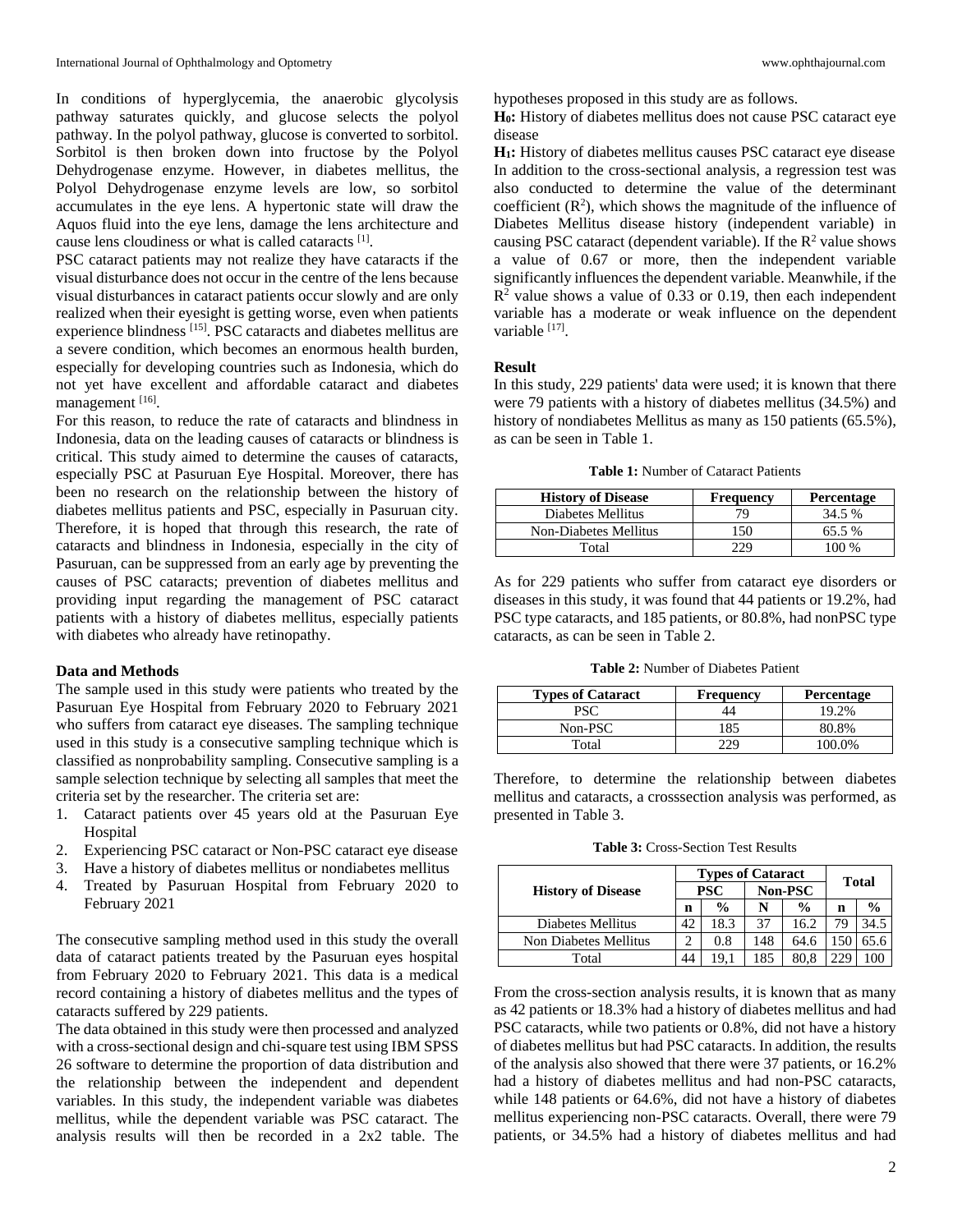cataracts, and there were 150 patients or 65.6% who did not have a history of diabetes mellitus but had cataracts. Thus, it can be concluded that diabetes mellitus has a relationship with cataracts, especially PSC cataracts. This condition is proven by more patients with PSC cataracts who have a history of diabetes mellitus than patients who suffer from PSC cataracts but do not have a history of diabetes.

As for testing whether diabetes mellitus can cause PSC cataract eye disease, a chi-square test was performed as presented in Table 4.

| Table 4: The Result of Chi-Square Test |  |  |  |
|----------------------------------------|--|--|--|
|----------------------------------------|--|--|--|

|                                 |  | Value df Asymptotic Significance (2sided) |
|---------------------------------|--|-------------------------------------------|
| Pearson Chi Square 89.560 1.000 |  | 0.000                                     |

In this study, a confidence interval of 95% or a 0.05 was used. Thus, to accept hypothesis  $H_1$ , the Pearson Chi-Square value on the resulting Chi-Square test must be less than the cut-off value of 0.05. Table 4 shows that the resulting Pearson Chi-Square value is 0.000 less than the cut-off value of 0.05. Thus, hypothesis  $H<sub>1</sub>$  is accepted, which means that the history of diabetes mellitus causes PSC cataract eye disease.

Furthermore, to determine the measurement of the influence of Diabetes Mellitus disease history in causing PSC cataract, a regression test was carried out to determine the  $\mathbb{R}^2$  value, which results are presented in Table 5. From this table, it can be seen that PSC cataract is influenced by a history of diabetes mellitus by 39.1%  $(R^2: 0.391)$ , while 60.9% is influenced by other factors which were not examined in this study. The value of 0.391 indicates that the history of diabetes mellitus has a moderate effect in causing PSC cataracts.

**Table 5:** The Result of R<sup>2</sup> Test

| Construct                         |  |
|-----------------------------------|--|
| Diabetes Mellitus -> PSC Cataract |  |

### **Discussion**

From the results of research conducted at Pasuruan Eye Hospital from February 2020 to February 2021 through a cross-sectional test, it is known that of the 229 patients who had cataract eye disease, 42 patients had a history of diabetes mellitus and had PSC cataracts, while two patients did not have a history of diabetes mellitus but have PSC cataracts. In addition, in this study, it was also found that there were 37 patients or 16.2% had a history of diabetes mellitus and had non-PSC cataracts, while 148 patients or 64.6% did not have a history of diabetes mellitus experiencing non-PSC cataracts. From these results, it can be seen that diabetes mellitus has a relationship with the occurrence of PSC cataracts. This situation is in line with research conducted by  $^{[18]}$  and  $^{[19]}$ , which states that anterior and subcapsular posterior are structural characteristics of cataracts in diabetic patients.

In testing the hypothesis in this study, the chisquare test was carried out. As known in the previous analysis, the resulting Pearson chisquare value is 0.000 less than the cut-off value of 0.05. Thus, hypothesis  $H_1$  is accepted, which means that a history of diabetes mellitus can cause PSC cataract eye disease. Then, in the  $R<sup>2</sup>$  test, it was found that the PSC cataract eye disease was influenced by a history of diabetes mellitus by 39.1% (R2: 0.391); this means that the history of diabetes mellitus has a

moderate effect in causing PSC cataracts, and as much as 60.9% is influenced by other factors that were not examined in this study. This finding supports other studies that say that the cause of PSC cataracts is multifactorial with other factors, not only by one thing, such as diabetes mellitus [8].

The results of this study also support several studies that have shown that diabetes mellitus can cause cataracts to occur more frequently than non-diabetics. Framingham and other eye studies showing a three to fourfold increase in cataract prevalence in patients with diabetes under 65 years old and a two-fold increase in patients over 65 years old  $[20]$ . These findings also support the Beaver Dam Eye Study, which explains the relationship between diabetes mellitus and cataract formation in a population of 3,684 people over the age of 43, showing an increased incidence and development of posterior and cortical subcapsular cataracts for diabetes mellitus patients <sup>[21]</sup>. Then, the study conducted by Blue Mountains Eye Study with a cross-sectional method on 3,654 cataract patients shows the known harmful effect of diabetes on the lens as evidenced by posterior subcapsular cataract (PSC), which is statistically significant with diabetes mellitus [20].

The results of hypothesis testing in this study also in line with The Visual Impairment Project, which evaluates risk factors for cataract development in Australia. The study showed that diabetes mellitus is an independent risk factor for posterior subcapsular cataract if it occurs for more than five years [20]. In addition, eight studies in Europe, America, Africa, and Australia on 20,837 cataract patients using a meta-analysis method showed that type 2 diabetes mellitus has an increased risk of developing posterior subcapsular cataracts (OR=1.55,95% CI:1.27-1.90, P<0.001)<sup>[11]</sup>.

Medicare analysis from 1997 to 2001 revealed that the diagnosis rate of postoperative pseudophakic cystoid macular edema (PCME) was higher in diabetic patients than in nondiabetic patients <sup>[20]</sup>. So that PCME prophylaxis should be done immediately depending on the stage of diabetic retinopathy. However, if diabetic retinopathy is found, patients with PSC cataracts should delay surgery or cataract extraction [22]. The Royal College of Ophthalmology recommends using topical nonsteroidal anti-inflammatory drugs (NSAIDs) in patients with elevated PCME, e.g. patients with diabetes, previous cystoid macular edema (CME), and previous retinal vein occlusion  $[23]$ .

#### **Conclusions**

From the study results at the Pasuruan Eye Hospital from February 2020 to February 2021, it can be concluded that diabetes mellitus can cause PSC cataracts by 39.1%. These results support previous studies which say that PSC cataracts can be caused by diabetes mellitus. In addition, the effect of diabetes mellitus on cataracts which is only 39.1%, also supports other studies which say that the cause of PSC cataracts is multifactorial with other factors that are not discussed in this study.

On that account, it is hoped that the government, through medical personnel, can increase public awareness about the risks of PSC cataracts, which can cause blindness and prevent diabetes mellitus, which can lead to PSC cataracts through educational programs. Then, PSC cataract patients with diabetic retinopathy or elevated PCME recommend using topical non-steroidal antiinflammatory drugs (NSAIDs).